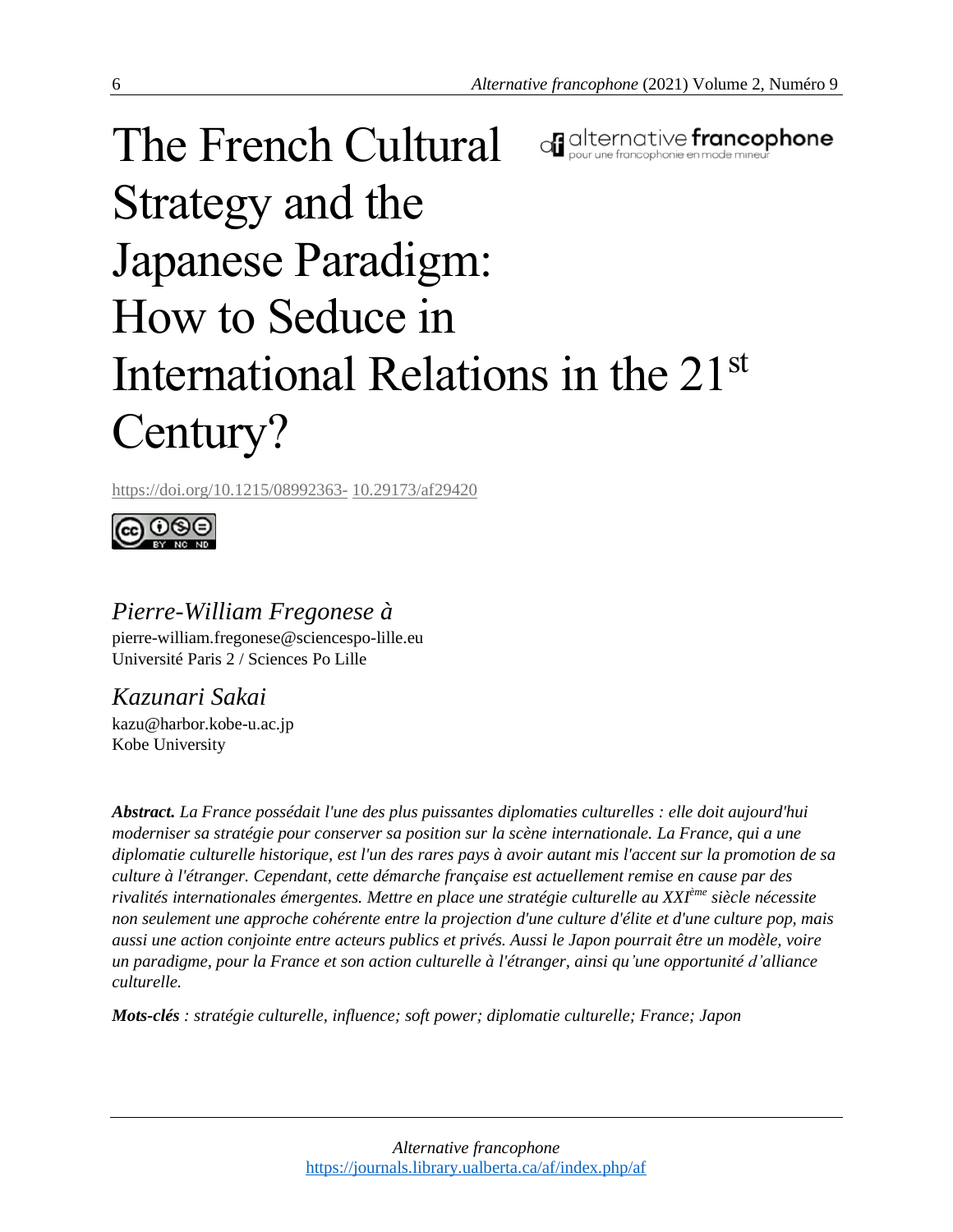*Abstract. France used to have one of the most powerful cultural diplomacies: nowadays, it needs to modernize its strategy to hold on to its international position. France has a long history of foreign* cultural policy and is one of the few countries that have placed great emphasis on fostering its culture *abroad. However, the French position is currently being challenged by emerging international rivalries. Establishing a cultural strategy in the 21st century requires not only a consistent approach between the* projection of an elite culture and a pop culture, but also joint action between public and private players. Japan could be a model, even a paradigm, for France and its cultural action abroad, as well as an ally *through a cultural alliance.*

*Key words: cultural strategy; influence; soft power; cultural diplomacy; France; Japan*

#### INTRODUCTION

ulture holds a specific position in France, where cultural policies are seen as one of the vectors making the country attractive. Such a specificity not only influences domestic policy, it also provides a key advantage in a globalized world. Culture supports public action in many fields, including diplomacy. France has undeniably an impact on an international level when the country promotes its heritage, values, creativity or institutions. The French approach of cultural influence tends to be original: being a leader that promotes its own culture while remaining a neutral mediator on the international stage. These two diplomatic positions can be referred to as "standing out" and "reaching out" (Doeser and Nisbett). 'Standing out' gives priority to soft power while 'reaching out' focuses on cultural diplomacy. France has always made use of both leadership and collaboration. On the one hand, promoting national gastronomy, haute couture or the French Tech pertains to 'standing out'. On the other hand, one of the best illustrations of 'reaching out' may be former French Foreign Minister Dominique de Villepin's eloquent speech, against the war in Iraq in 2003 at the United Nations. Similarly, two guiding principles embody the French position: cultural exception and cultural diversity. Both are intrinsically bound: France tends to defend the latter through the former by enhancing artistic cooperation, providing hospitality to foreign artists, and fostering mutual understanding between nations. C<br>includin

Nevertheless, influence in global affairs in the  $21<sup>st</sup>$  century has evolved, giving prime importance to 'mainstream culture' (Martel) through the emergence of non-governmental players (Nye, *The Future of Power*) – mainly companies from the creative industry. Such a new context forces France to rethink its cultural strategy (Fregonese) while maintaining its ability to remain attractive to other nations. Japan could therefore be an inspiration for such a policy change, since it has managed to remain a powerful soft power (Nye, *Bound to Lead*) thanks to a multimodal influence exerted through public but also private incentives. This paper will not merely tackle public diplomacy and French public agents, since hundreds of thesis, books and articles about cultural diplomacy and domestic policies have already been written on the topic.<sup>1</sup> It will rather aim at delineating and analyzing the potentialities of a combined policy bringing

 $\overline{a}$ 

<sup>1</sup> Dulphy, Anne *et al.* (eds.). *Les relations culturelles internationales au XXème siècle : De la diplomatie culturelle à l'acculturation.* Peter Lang, 2010; Haize, Daniel. *L'action culturelle et de coopération de la France à l'étranger.* L'Harmattan, 2012; Mollard, Claude. *L'ingénierie culturelle et l'évaluation des politiques culturelles en France*, PUF, 2012.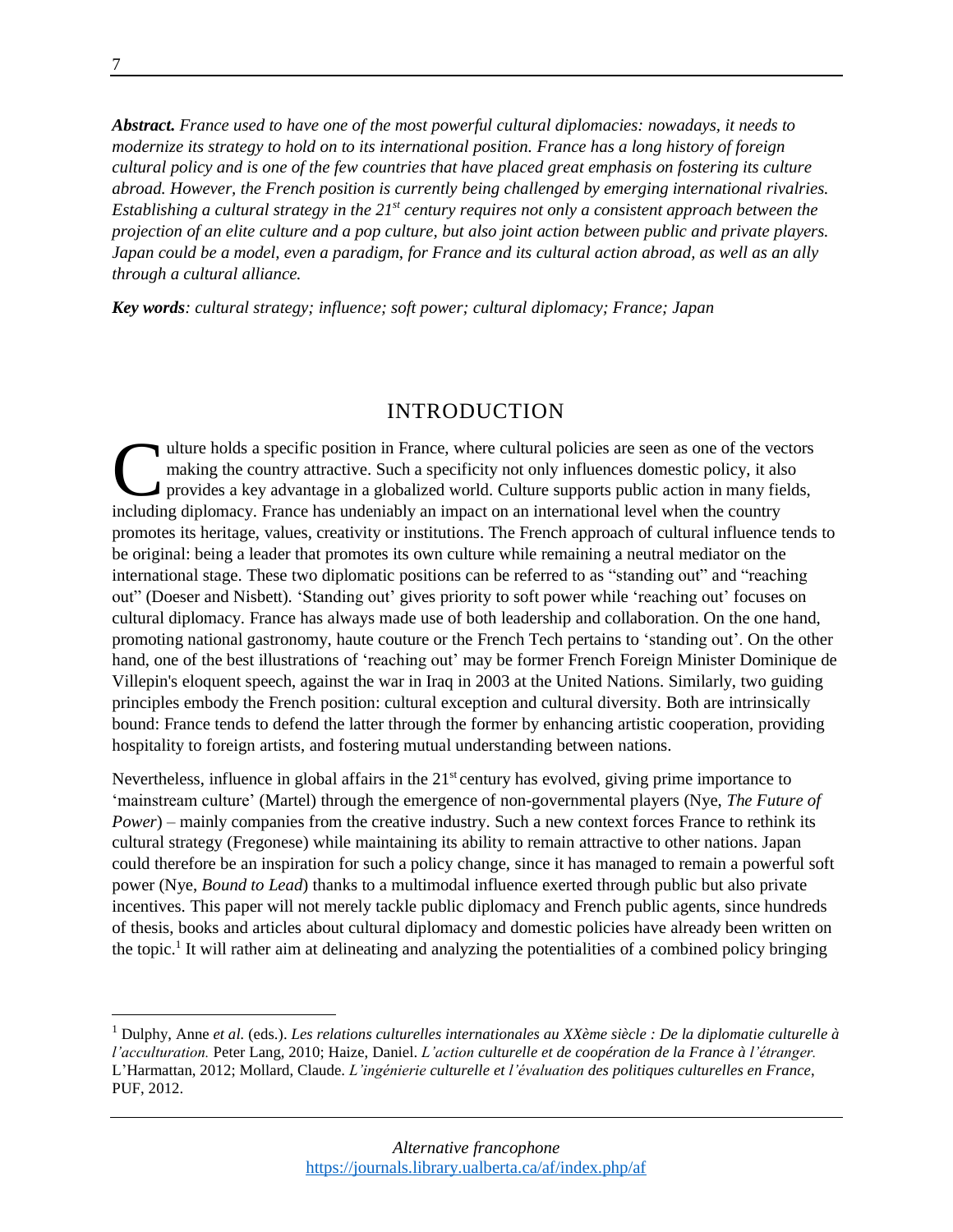together public and private sectors in order to maximize French influence and keep culture as a source of economic growth in the country.

After providing a brief overview of French cultural strategy and its issues in a context of increasing international competition, this paper will consider the evolution - or lack thereof - of French influence, its achievements and weaknesses. It will then consider the significance of Japanese influence in France and eventually conclude with the possible formation of spheres of influence, understood as key elements in the development of a powerful soft power.

# THEORIES ON SOFT POWER: CULTURE IN INTERNATIONAL RELATIONS

In the study of International Relations, hard power - the military or economic ways through which a state can force others to follow its will - has long been prominent. Following the end of the cold war, soft power has been recognized as an indispensable element to complement hard power. This change can be understood through the increase of international issues where power resources and actors tended to diversify. In the 1990s, Huntington's *Clash of civilizations* (1996) sought to be the new grand theory on international politics, claiming that in the post-Cold war era, a war may erupt no longer between states, but along the "fault-lines" of civilizations. Cultural elements such as religion and language rather than national interests from sovereign states could be sources of conflicts in such situations.

Realist theories that considered exclusively hard power (mainly military) and held states as the only legitimate entity in international relations, were not able to explain international events effectively, while soft power elements like religion, language, culture and identity emerged as indispensable factors to understand ethnic conflicts, reflecting the "return of culture and identity in IR theory" (Lapid  $\&$ Kratochwil). Social constructivism partly took the place of realism to reflect on the new aspects of the post-cold war events.

From a constructivist perspective, neglecting culture means taking the risk of seeing the world only through one's own:

If we do not fully understand other countries including their culture, America's sense of superiority … and patronizing attitudes toward other countries will simply be perpetuated, which is a disaster for American foreign policy ... if we fail to pay serious attention to other countries' cultures, we perpetuate ethnocentrism, defined as the inability to understand other societies except through our own, rose-colored, and often biased lenses ... The attacks of September 11, 2001, and rising anti-Americanism throughout the world caught almost all Americans by surprise. The question was and is: Why do they hate us so? If we understood other cultures and countries better, we would know the answer to that question ... unless we understand other countries, societies, cultures, and peoples, both our place in the world and our foreign policy will suffer. (Wiarda 11-12)

The message is clear: neglecting cultural aspects leads to a high probability of unintended negative results. If a country does not properly grasp the culture of others, it will then similarly lose the understanding it was enjoying, damaging its own image and diminishing its presence in international society. Diplomacy's primary purpose of reaching an agreement is highly dependent on mutual understanding, including cultural aspects.

The concept of soft power has usually been used in assessing the role and the functions of cultural aspects in international relations. Soft power has an indirect rather than direct effect on people's way of thinking and behavior. Walter Lippmann offers a useful reminder: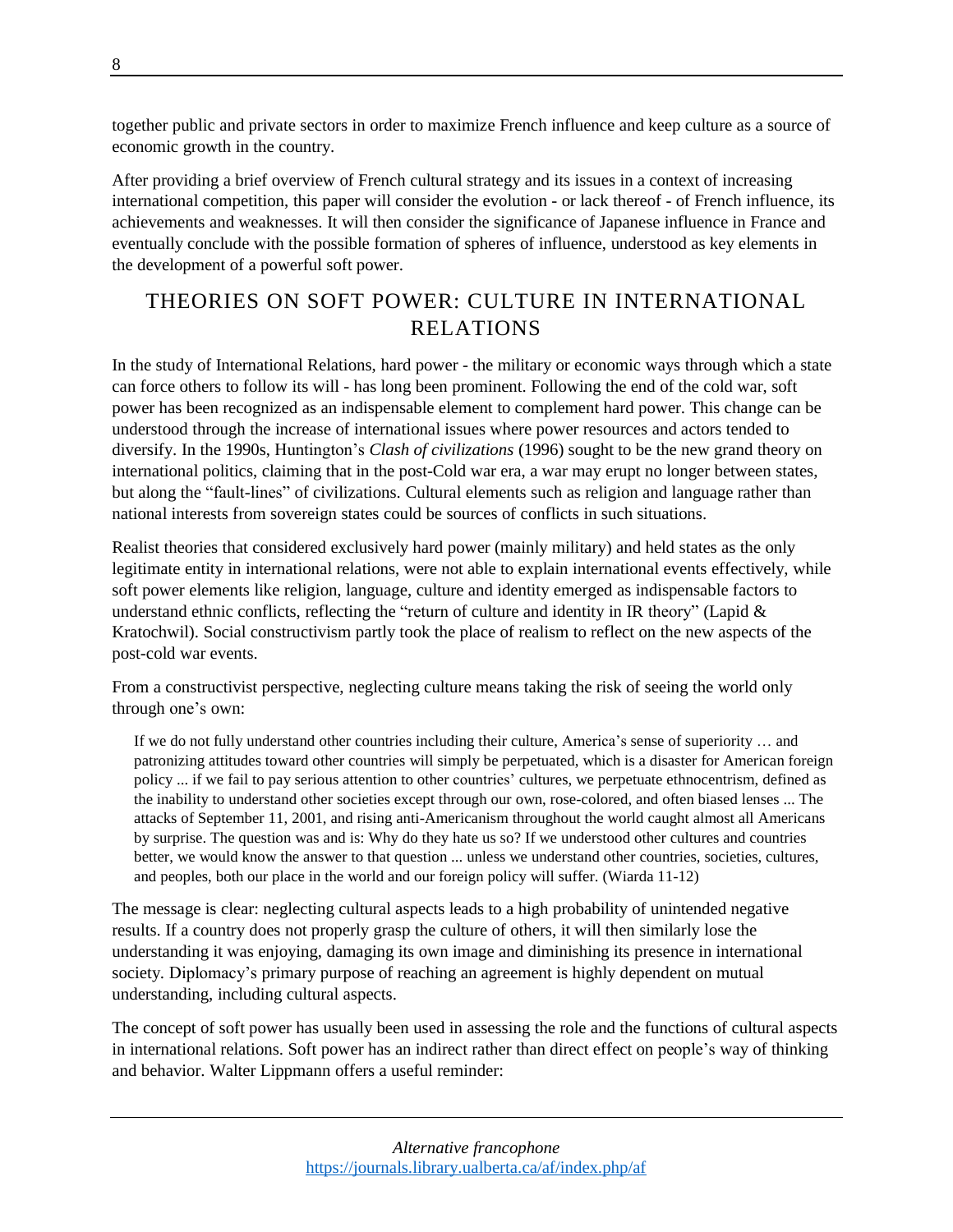What each man does is based not on direct and certain knowledge, but on pictures made by himself or given to him. ... The way in which the world is imagined determines at any particular moment what men will do. It does not determine what they will achieve. It determines their effort, their feelings, their hopes, not their accomplishments and results. (Lippman 25-26)

This is a century-old argument, but it grasps the essentials of human behavior. Soft power affects the way people conceive the world, even influencing governmental institutions. Of course, hard power has not lost its prominence as a key factor for political decision making. However, soft power holds a growing importance in the process of world politics: in a proactive way towards foreign actors, or at least as a safety net to avoid serious conflicts between states so as to keep their relations running (Vaïsse 523).

Cultural diplomacy has been developed as a political tool to use soft power in a strategic objective. As analyzed by Vaïsse, "culture can be a political weapon, an element of soft power, instrument of cooperation but also of competition, even of rivalry among states" (523). Many Western countries have tried to establish their own style of cultural diplomacy based on their historical relations with foreign countries and traditional political culture. The cultural diplomacy of each country has a common ground, *i.e.* it does not target diplomats but foreign populations, hence its name 'public diplomacy'. As E. H. Carr pointed out in *The Twenty Years' Crisis*, "[p]ower over opinion is … not less essential for political purposes than military and economic power, and has always been associated with them" (132). Public diplomacy can be defined as the "process by which direct relations are pursued with a country's people to advance the interests and extend the values of those being represented" (Sharp 106) and thus understood as "one of soft power's key instruments, ... recognized in diplomatic practice long before the contemporary debate on public diplomacy" (Melissen 4).

According to Nicholas Cull, public diplomacy can be defined by its time frame (from short to very long term), the flow of information (inward or outward), a typical infrastructure, a source of credibility fostered by perceived connection to (or distance from) government into 5 types: 1) listening, 2) advocacy, 3) cultural diplomacy, 4) exchange diplomacy, and 5) international broadcasting (Cull, *Lessons* 18-28; Cull, *Foundations*). In this analysis, France is shown as a typical example for cultural diplomacy, and Japan for exchange diplomacy.

As far as cultural diplomacy is concerned, Cull explains that the time frame is typically long; the flow of information, outward; cultural centers and libraries are mentioned as typical infrastructure; proximity to cultural authorities as a source of credibility; and close relationship with government can work in a positive way. French authorities have consistently placed cultural diplomacy as a priority and produced steady results. It would be important, however, to take into account Cull's argument that a close connection between French agencies responsible for cultural diplomacy and the French government may reduce the effectiveness of cultural diplomacy. On the other hand, with regards to exchange diplomacy for which Japan is put forward as a typical example, the time frame is very long; the flow of information is both inward and outward; exchange administrators and educational offices are shown as typical infrastructure; and mutuality is perceived as a source of credibility. Since the opening of the country to the world in the 19<sup>th</sup> century, Japan "has always emphasized exchange as an organizing concept for its [public diplomacy]," and "Japanese diplomats routinely use the term 'exchange' to refer to the entire world of public diplomacy" (Cull, *Lessons* 20-21). Japan learned the usefulness of exchange in the process of modernization after the opening of the country and exchange has taken root as its style of public diplomacy.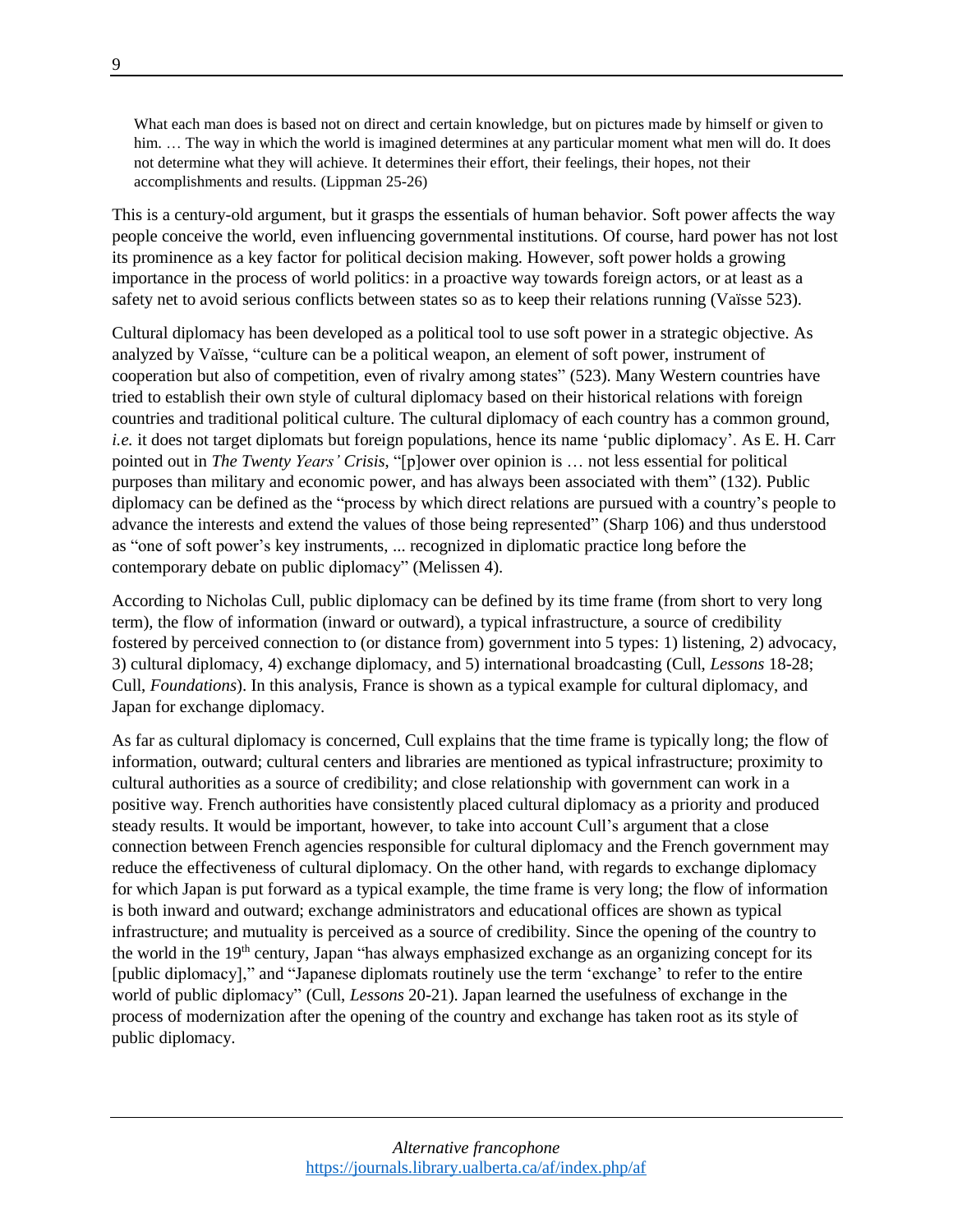Melissen investigated the evolution of public diplomacy and, distinguishing it from propaganda, pointed out a change from the one-way and top-down messaging to a type of interactive relations that puts the emphasis on dialogue. Public diplomacy is "fundamentally different from [propaganda] in the sense that public diplomacy also listens to what people have to say," it is "not one-way messaging" (Melissen 18). Public diplomacy works better when a two-way cultural exchange between nations promotes dissemination of cultural elements into other countries; conflicts among people may be avoided and cultural elements can be accepted favorably, enabling the growth of influence on others.

Both France and Japan are referred to as typical examples, showing that public diplomacy works very well. Although there are undoubtedly some differences between the two countries' styles of public diplomacy – due to their respective cultural and historical background – it may be possible to point out the importance of a two-way/interactive messaging style as the reason why public diplomacy usually works well in increasing soft power. But it is diplomacy, which implies that an active engagement of governments and/or their agencies is indispensable, and that the art of magnifying influence without being coercive must be requested. The cooperation between governmental and private sectors is desirable in both cases, in France and Japan.

## THE PILLARS OF FRENCH CULTURAL DIPLOMACY

First, cultural diplomacy is seen as a subset of diplomacy - in the same way as scientific diplomacy - that fosters prosperity. A country is more attractive when it showcases its culture by offering a positive image, a national brand made of a specific language, traditions, lifestyle, values, and so on. Therefore, cultural diplomacy has to support sectors of strategic importance for France, such as cultural industries. Moreover, culture and heritage are assets for tourism and Paris remains one of the most visited cities in the world. As Charles-Maurice de Talleyrand-Périgord (1754-1838), Napoleon's Minister of Foreign Affairs, said to French ambassadors: "Make them love France" (Chaubet and Martin 117).

To put it in simpler terms, French cultural diplomacy's current and main missions are to promote the country's attractiveness, to encourage the teaching of the French language and, of course, to spread French culture abroad. This specific type of diplomacy is undertaken by three key agents: The Ministry of Foreign Affairs and its embassies, The French institute, which has become the main operator of cultural diplomacy for the past seven years, and finally the French alliances, independent local institutions created in 1883 and working in cooperation with other agents. In addition to such institutions as these, France still enjoys a solid influence thanks to one of the largest cultural networks in the world. The International Organization for La Francophonie (IOF), the foreign media framework (France Médias Monde, TV5 Monde, Agence France Presse), and a whole educational network abroad complete the picture.

For example, IOF is a group of 88 States and governments that represents 16% of the world's population. The organization defends the French language and encourages its learning in foreign countries, a task also undertaken by the French alliances. According to official figures from the IOF, there are an estimated 900,000 French teachers worldwide and 25 million people studying French. More significantly, 60% of French speakers are under 30 years old and 55% of French speakers live in Africa. The French language is thus mostly spoken by non-French people. According to IOF studies, the number of French speakers could experience a sharp increase in the near future, especially in sub-Saharan Africa. Nowadays, French is spoken by 300 million people (*La Francophonie au rhythme du monde (2016-2018)*) and remains one of the official languages in many international institutions (the Olympics Committee, the United Nations, the European Union, and UEFA).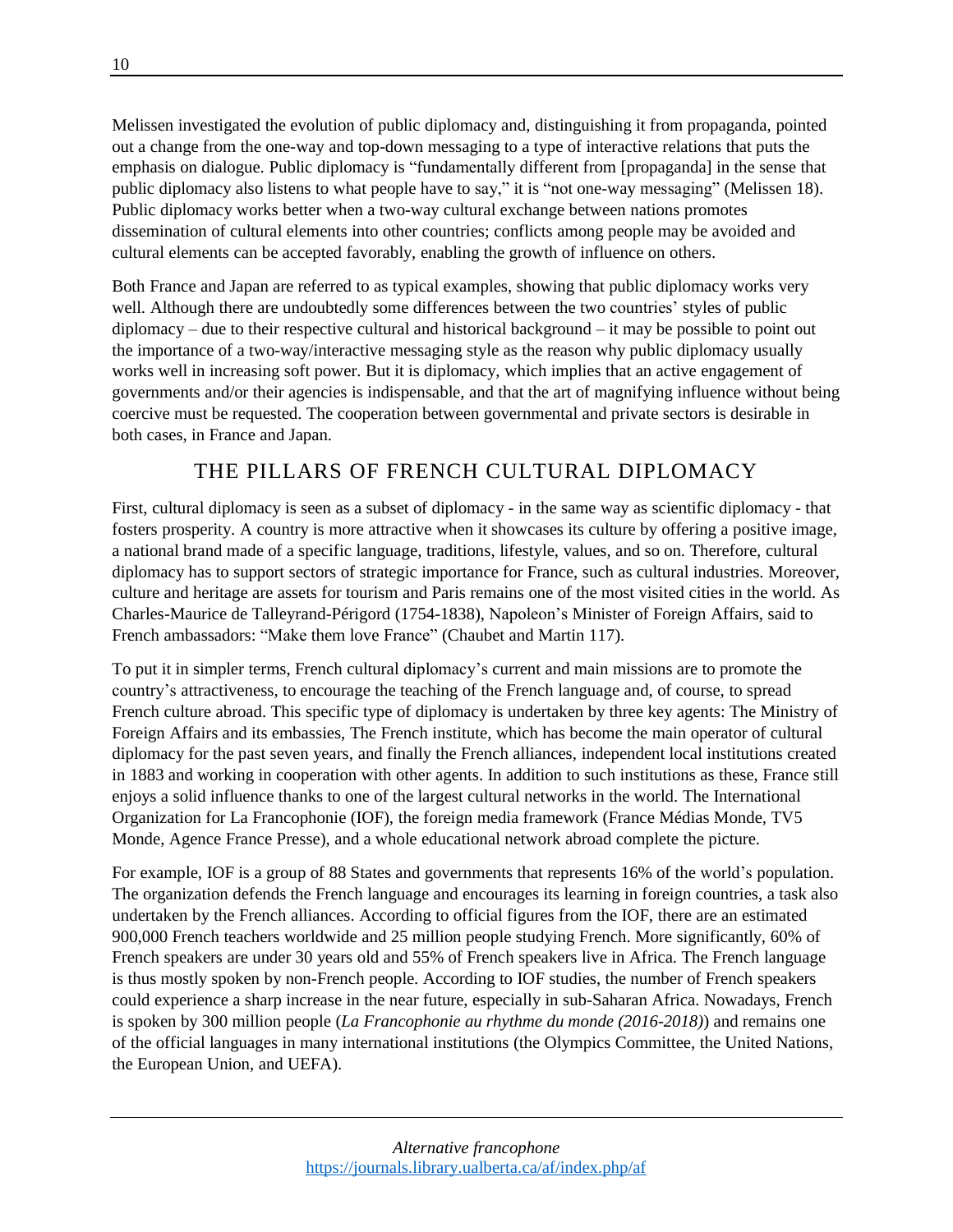#### *Diplomacy of influence*

Laurent Fabius, French Foreign Minister between 2012 and 2016, developed his own conception of soft power, calling it "diplomacy of influence". Contrary to cultural and scientific diplomacies that both focus on a specific field to develop, diplomacy of influence includes politics, economics and culture with the ambition of promoting France abroad in the 21<sup>st</sup> century through traditional cultural diplomacy, but also through brands, gastronomy, cultural industries or luxury industries (private vectors) – both at the heart of the French brand. However, has Fabius' concept embodied a real shift in cultural strategy?

France wishes to be more pro-active in the matter of cultural influence, no doubt because the competition in soft power is fierce with some countries – like China in Africa (Thussu). Yet some countries in Africa used to be reserved areas of French influence due to history, colonization and cultural imperialism, according to several authors (Saïd). This is not the case anymore. Being more pro-active means that a country must strengthen its cultural strategy. For years, this strategy has targeted Asia, Latin America, and Africa, where it was deemed to be highly tactical because of the emerging new middle class and the rise of new markets for cultural products. To correct a number of deficiencies, France tried to develop new tools, for example digital ones, to reach new categories of population and expand French influence online, even though such an initiative seems not as effective as the American and the Chinese approaches.

Some significant projects and public institutions, such as Expertise France, have been launched thanks to the diplomacy of influence, but France has still much to do regarding public soft power. For instance, French authorities have long understood the importance of educating large numbers of foreign students and attracting researchers, but the country has not yet managed to structure its network to make foreign students and researchers ambassadors of its culture and values when they return home. This can only be achieved through significantly reinforcing France's *alumni* networks. Furthermore, the country could also increase the share of cultural and creative industries in French exportations. Reinforcing the position and visibility of French content and creations on the global market ultimately generates employment in the French cultural sector.

#### *An old-new diplomacy*

The classic scheme of cultural influence consists in purposely building up a "cultural story" or narrative by choosing some cultural references while leaving others behind. A cultural story can be defined as a "cultural base" desired by elites and shared by citizens of a country (Martigny). In other words, this is a baseline highlighting a selection of artists, writers, intellectuals and, ultimately, values. With a cultural story, countries are able to show cultural unity – real or not, in global affairs and international cultural relations. This is a way to facilitate the projection of a country's cultural power abroad to strengthen its soft power. While France has made up and crystallized its cultural story for centuries, its base seems to have weakened recently because of the development of non-governmental actors and new vectors like cyber power (Nye, *The Future of Power*). The private sector now outreaches French elites, but the country has not managed to rethink and modernize its own cultural story. French identity remains based on the concept of excellence (Fregonese). This is both its greatest strength and its greatest weakness: excellence is close to elitism, and elitism could be a hard position to hold against a powerful mainstream culture, more approachable and cheaper.

Rather than a new French revolution or a real modernization, the shift operated under Laurent Fabius consisted more in coming back to the roots of cultural story and diplomacy. It has become further evidence that France is finding it extremely difficult to fully rethink the content and the vectors of its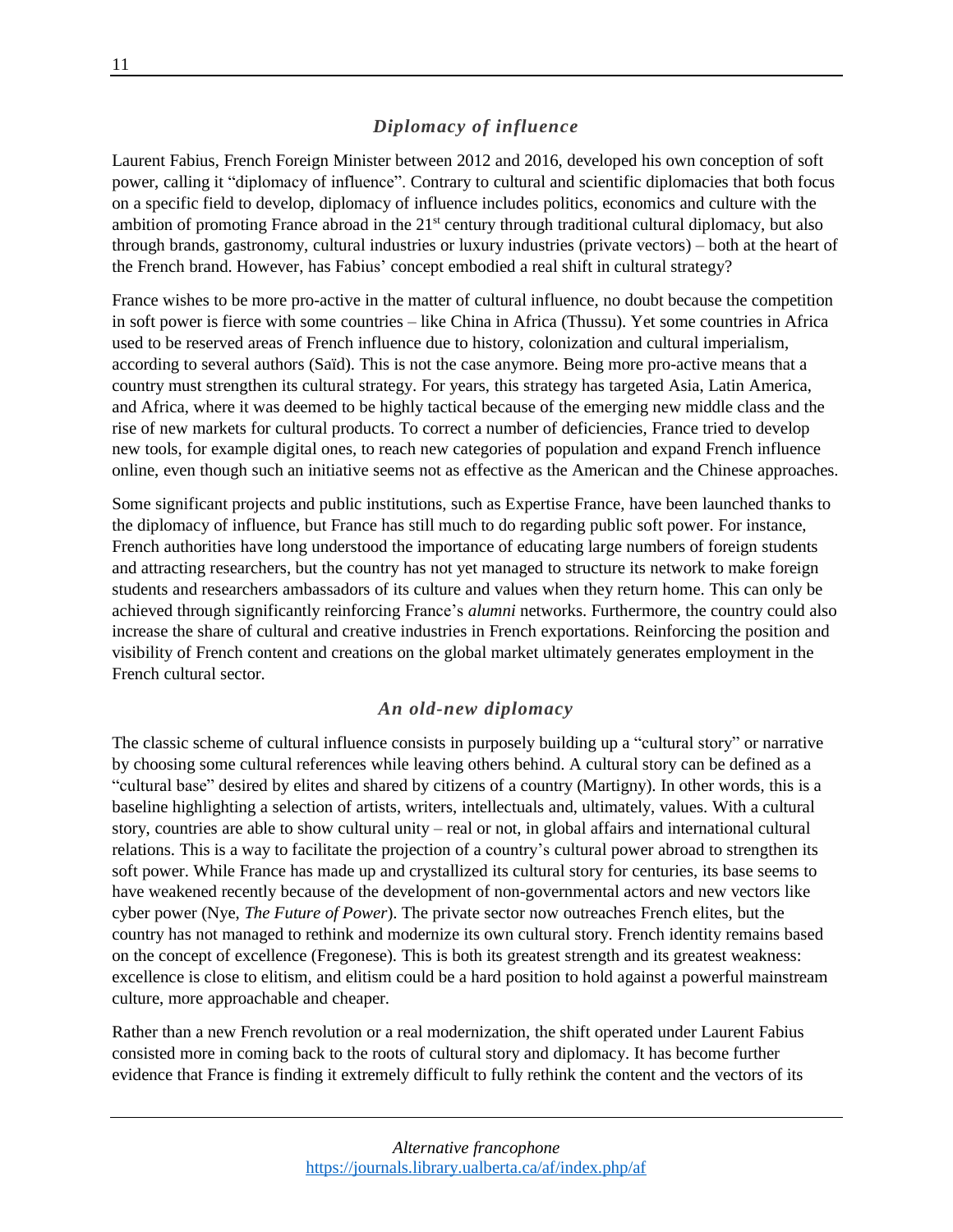cultural influence. According to Laurent Fabius, promoting France through luxury and gastronomy was a concerted strategy in recent years, even if it looked more like a follow-up rather than a genuinely original shift. Private companies have become more powerful than ever in history, especially in the luxury industry, one of the flagships of French cultural influence. Meanwhile, in the last decade, the French government has cut funding to the traditional means of promoting the French language and culture abroad. There is an imbalance to resolve. Currently, foreign citizens - for instance in East Asia - recognize France not only through its thousand-year-old culture but also – and mainly, through luxury brands such as LVMH and Kering that control Saint Laurent, Dior and Vuitton as well as many Champagnes and spirits. Dior has become as prominent as Victor Hugo.

Even with recent public initiatives, such as "gastrono-diplomatie" - the diplomacy of French gastronomy launched by Laurent Fabius, the diplomacy of influence remains an "old-new diplomacy" (Chapple-Sokol). The French gastrodiplomacy or culinary diplomacy (Chapple-Sokol) is best illustrated by the operation "Good France." Laurent Fabius used Michelin-starred chef Alain Ducasse, both his name and worldwide reputation, to launch an annual global French food event in 2015. Despite its relative success, there is a gap between the reality of gastronomic influence today and the French position, since there is, more than ever in the 21<sup>st</sup> century, a focus on individuals. The nationality of chefs is more important than the origin of the dish: individuals are modern-day cultural ambassadors, making up the "Star System diplomacy" (Argounès). France has to promote such individuals to strengthen its influence, regardless of whether they cook French cuisine or not. For example, star chef Ludo Lefèbvre, who lives in California, is almost unknown in France but is one of the most valued chefs in Los Angeles. Furthermore, several of the most recognized chefs in France are from Japan, like Ryuji Teshima or Taku Sekine. They do not offer Japanese cuisine, but get inspiration from Japanese dishes and foster a typical Japanese aura and charisma. Their creations are more French than Japanese. They are, however, assets for both French cuisine and Japanese soft power. The recent interest for cooking shows on TV – such as *chef's table* – underlines this fact (Spies).

In order to succeed, French cultural network could work more closely with the main French private actors, especially cultural and creative industries, but also individuals. So called "cross-cultural transmitters" historically played a key role in the propagation of influential ideas. A government and its public agents cannot act alone, especially in the field of culture. Few parliamentary reports published over the last decade have considered the issue, highlighting the need for a deeper cooperation between public institutions, the private sector and civil society to enhance a modern soft power. In other words, cultural influence goes far beyond public institutions and museums. While French cultural diplomacy remains powerful today, it is very classical in its approach, despite the so-called shift in 2012.

## TOWARDS A ROUND AND OBLIQUE CULTURAL INFLUENCE

Conventional soft power tools and vectors are evolving, and cultural diplomacy should arrange more space for private initiatives as a creative addition to official strategies. In post-modern societies, governments and embassies are only one out of many actors of cultural strategy. The roles of new actors, individuals and companies, are increasing. An alliance between public and private vectors, institutions and companies as well as individuals appears to be the best way to proceed. How could France modernize its cultural strategy?

#### *Pop culture as a bridge*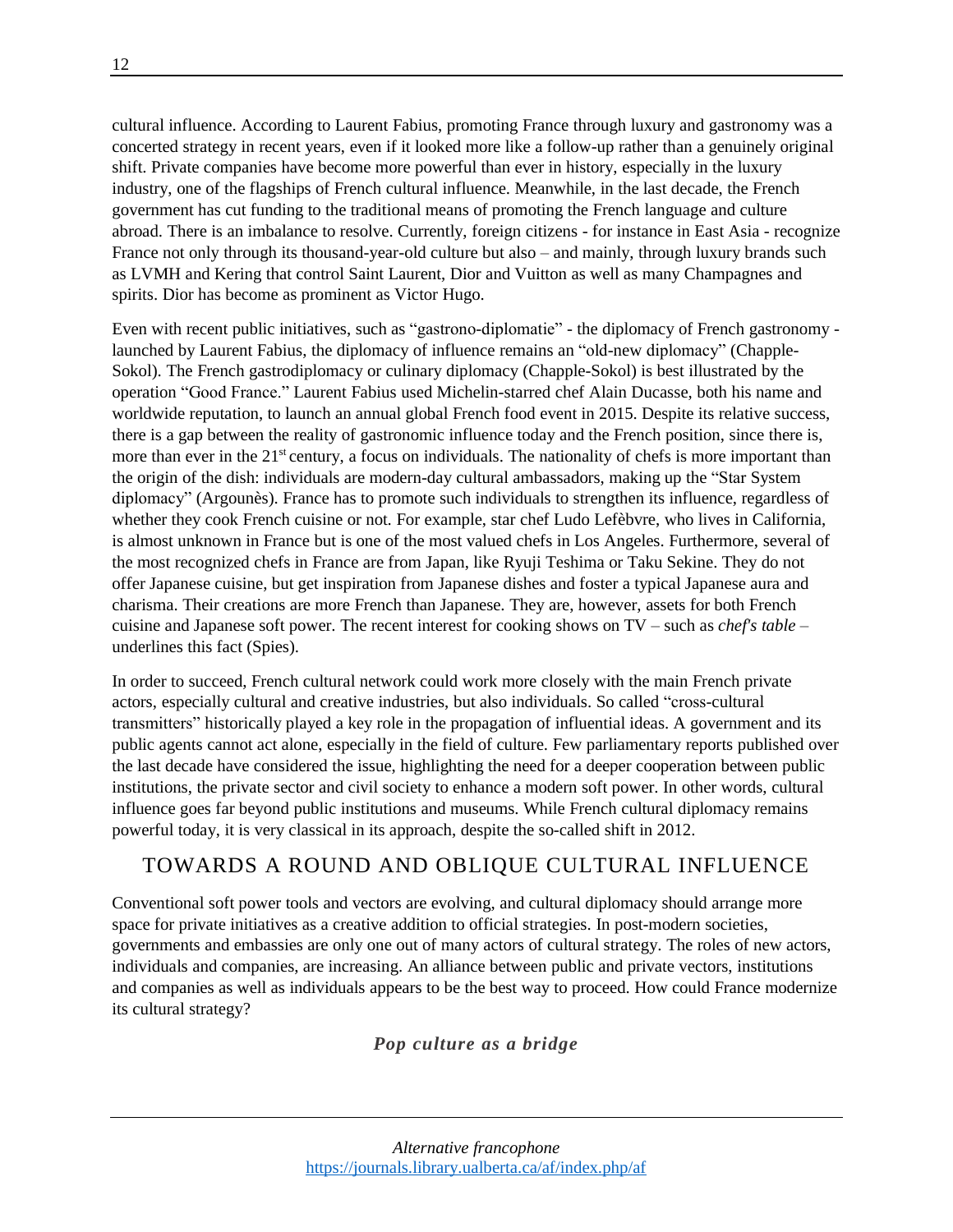First, the country has to accept the growing commercialization of culture as an inevitable fact instead of ignoring the phenomenon and considering that only high culture should be recognized and spread. The country also needs to consider mainstream culture and not just concentrate on the culture of elites, whose rules and codes remain tedious to understand. All these elements could be combined together to maximize French influence in the 21<sup>st</sup> century.

France can improve its position by promoting its pop culture. Pop culture could be seen as the contemporary version of popular culture, at the crossroads of English-speaking culture – notably American, and modern Japanese cultures – enhanced with creative industries and new technologies. French critic Rafik Djoumi calls such a subculture geek or nerd culture. Geek culture could be defined as the aggregation and hybridization of American, European and Japanese popular cultures enhanced by digital technologies in the background of the economy of attention and the age of access, best exemplified by modern TV shows (HBO, Netflix), comics / manga / manhwa, animation art, and video games.

This pop culture or geek culture could be a bridge between a low and a high culture, a kind of hybrid culture more valued than popular culture and easier to access and to understand than high culture. Moreover, it could give an opportunity to reinforce the culture of elites and its reception in a country, like a springboard for high culture. The best example of such specific cultural strategy based on pop culture as a bridge could be the Japanese influence in France from the  $19<sup>th</sup>$  to the  $21<sup>st</sup>$  century.

#### *Japanese cultures in France*

The relations between France and Japan have been characterized by many cultural exchanges and transfers. However, if the influence of French culture in Japan remains very classical in its content and vectors, the main influence of Japanese culture in France could be divided into three moments with plural contents and vectors: *japonisme*, *néo-japonisme* and a come back to a *néo-japonisme-enhanced japonisme*.

The French term *japonisme* refers to the late 19<sup>th</sup> century, a period when European (Chiba) and notably French artists fell literally in love with silks, porcelains, woodblock prints, puppet theatre, haiku, and many other Japanese cultural elements. Nowadays, many of these cultural productions could be considered as high culture. The influence of *japonisme* on creators is particularly noticeable among French painters or foreign painters who lived in France, through Japanese style, composition, color, and imagery. Landscapes, flowers, or sacred items were an obvious source of inspiration. This influence was clear on the works of Vincent Van Gogh and Henri de Toulouse-Lautrec. For example, the *Flowering Plum Tree* (1887) by the Dutch artist was inspired by Utagawa Hiroshige's painting *The Plum Garden in Kameido* (1857). Utagawa Hiroshige's *ukiyo-e* – translated as "picture[s] of the floating world" **–** was a cultural reference. Even though it was despised by the Japanese elites and highbrow painters at that time, ukiyo-e strengthened *japonisme* in France, where it is still considered as high culture. Contemporary renowned Japanese artists such as Tabaïmo are directly inspired by *ukiyo-e* iconography (Stojkovic). In his speech for the students of Nikkō in July 1923, called "Regards sur l'âme japonaise", Paul Claudel, French Ambassador in Japan (1921-1927), underlined the common aesthetic and sensibility between both countries (Claudel). Thus, this first Japanese wave had a remarkable impact on the development of French visual culture, an impact that will help the introduction of anime and manga in France a century later.

The second wave of Japanese influence in France, in the second half of the last century, is called *néojaponisme* (Rafoni). The new wave includes productions such as anime, manga, or video games. Animation was the first pillar of *néo-japonisme*. Japan started producing animation early in the 20<sup>th</sup>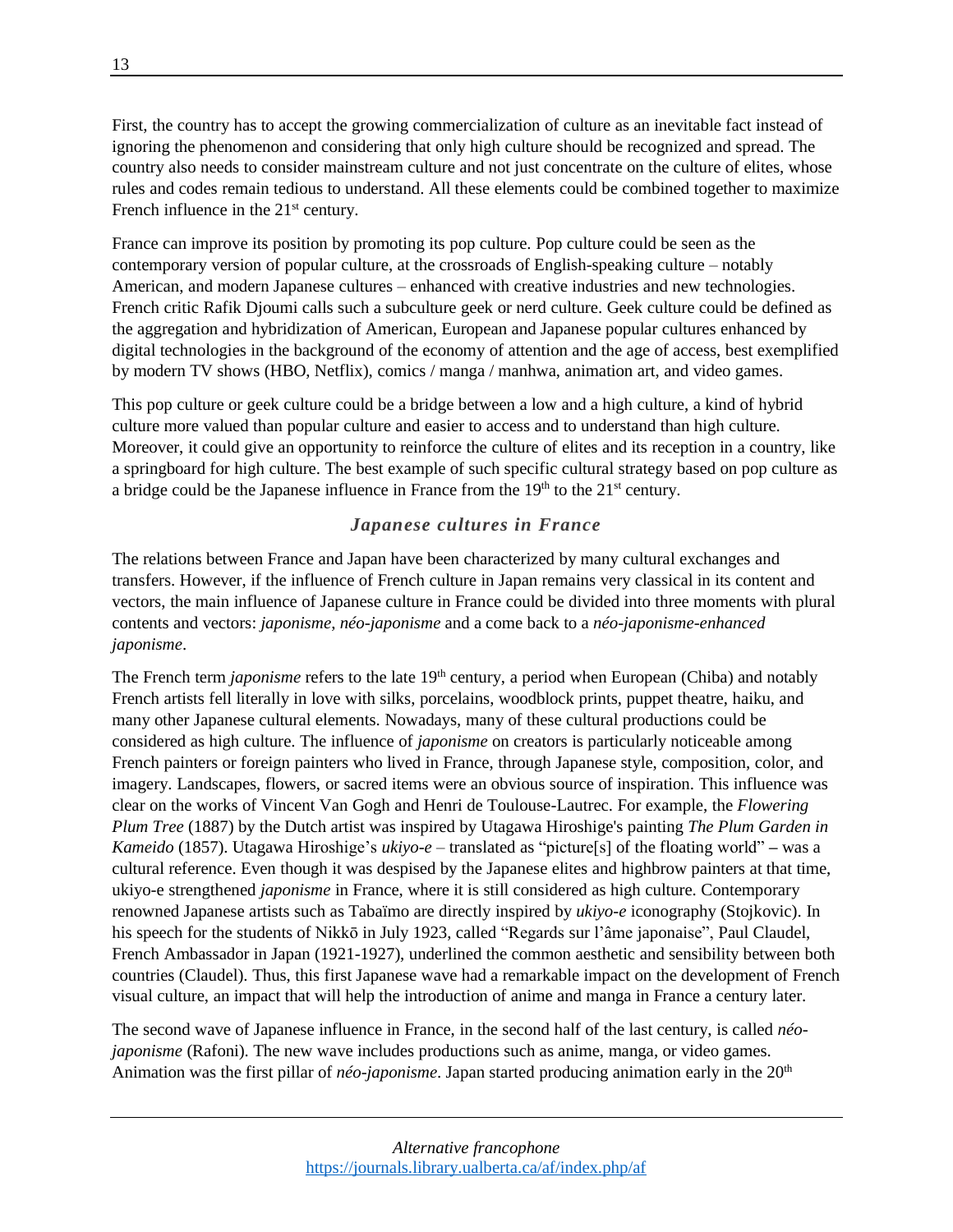century, cheaper than Western ones. Those animated works were not intended for a foreign audience, but several French TV producers took advantage of these inexpensive cartoons. Despite the lack of will from the Japanese government to develop such a soft power, cartoons paved the way for the rise of Cool Japan. Two highly influential anime symbolized the beginning of this wave in France, both released in 1978: *Goldorak* (*UFO Robot Grendizer* in Japanese) and *Candy*. Both were broadcast on the French public channel, Antenne 2 in a children's program called *Récré A2*. *Goldorak* was so popular that it landed on the cover of the French news magazine Paris Match under the heading "La Folie Goldorak" on January 5, 1979 and the generation who grew up in the late 1970s and early 1980s is sometimes called the "Goldorak generation." These two TV shows' have paved the way for the others, notably those produced by Toei Animation (*Dragon Ball*, *Sailor Moon*, *First of the North Star*, to name just a few).

Apart from those two animated series, a third work was very influent in the western hemisphere ten years later: *Akira* by Katsuhiro Ôtomo (1988). This masterpiece, released in France<sup>2</sup> in 1991, was a little different from *Goldorak* and *Candy* because it was the first great bridge between popular culture and the culture of elites. It structured the aesthetic movement of cyberpunk and its legacy is impressive. Many works were inspired directly or indirectly by *Akira*, such as *Ghost in the Shell* in the eighties, or *Cowboy Bebop* in the nineties. Even today, Akira remains an inspiration for moviemakers. For example, in *Ready Player One* (2018), an adaptation of *Player One* written by Ernest Cline in 2011, Steven Spielberg introduced the character of Art3mis riding a red bike, inspired by Kaneda's bike in *Akira*. This motorbike has become one of the most iconic ones in comic book history. Through all these productions, to varying extents, French youngsters literally grew up with Japanese animation and affiliated toys. However, some politicians rejected it, like former French minister Ségolène Royal who called it "Japoniaiserie" (a portemanteau of 'Japanese' and 'silly'), criticizing its violence and explicit sexual content.

Nevertheless, the anime fan base has continued to grow in France and each successive movie created by Studio Ghibli gave a new legitimacy to Japanese animation in France. Thanks to the success of animation art, it was easy for manga and video games, notably J-RPG, to find an audience. Some events, such as the Japan Expo created in 2000, show the incredible achievement of Japanese soft power through *néojaponisme*, with hundreds of thousands of French visitors every year.<sup>3</sup> The Japan Expo is a private successful event promoting Japanese culture that takes place every year in July - by setting up a booth to promote cultural activities and Japanese classes. In that respect, the Japan Expo is fulfilling the combination of Japanese culture in all its forms.

#### *Riding the wave: the role of the Japan Foundation*

According to Béatrice Rafoni (543), Japanese influence in France could be linked to the theory of "cultural transfer," formulated by historians Michel Espagne and Michael Werner in the mid-1980s. To put it in a nutshell, fascination and rejection of Japanese pop culture both explain the success of Japan in France and its development. Works dealing with the reception of American values and cultures in France (Kuisel) develop a similar idea. When a foreign popular culture affects a large number of people – even the elites<sup>4</sup> – national tensions and resistances emerge. However, even if the success of Japanese culture in France could be interpreted as partly the result of internal debates about its reception, Japan has skillfully

 $\overline{a}$ 

<sup>&</sup>lt;sup>2</sup> Very few copies of the movie were available at that time in France, only three according to Amel Lacombe. Godin, Marc. "Akira, retour à Néo-Tokyo en version 4K." *lepoint.fr/pop-culture*, August 18, 2020, [www.lepoint.fr/pop](https://www.lepoint.fr/pop-culture/akira-retour-a-neo-tokyo-en-version-4k-18-08-2020-2388061_2920.php)[culture/akira-retour-a-neo-tokyo-en-version-4k-18-08-2020-2388061\\_2920.php#](https://www.lepoint.fr/pop-culture/akira-retour-a-neo-tokyo-en-version-4k-18-08-2020-2388061_2920.php)

<sup>3</sup> Almost 240,000 visitors in 2018 according to the organizers.

<sup>4</sup> The soap *Dallas* (1978-1991) was loved by François Mitterand, president of the French Republic.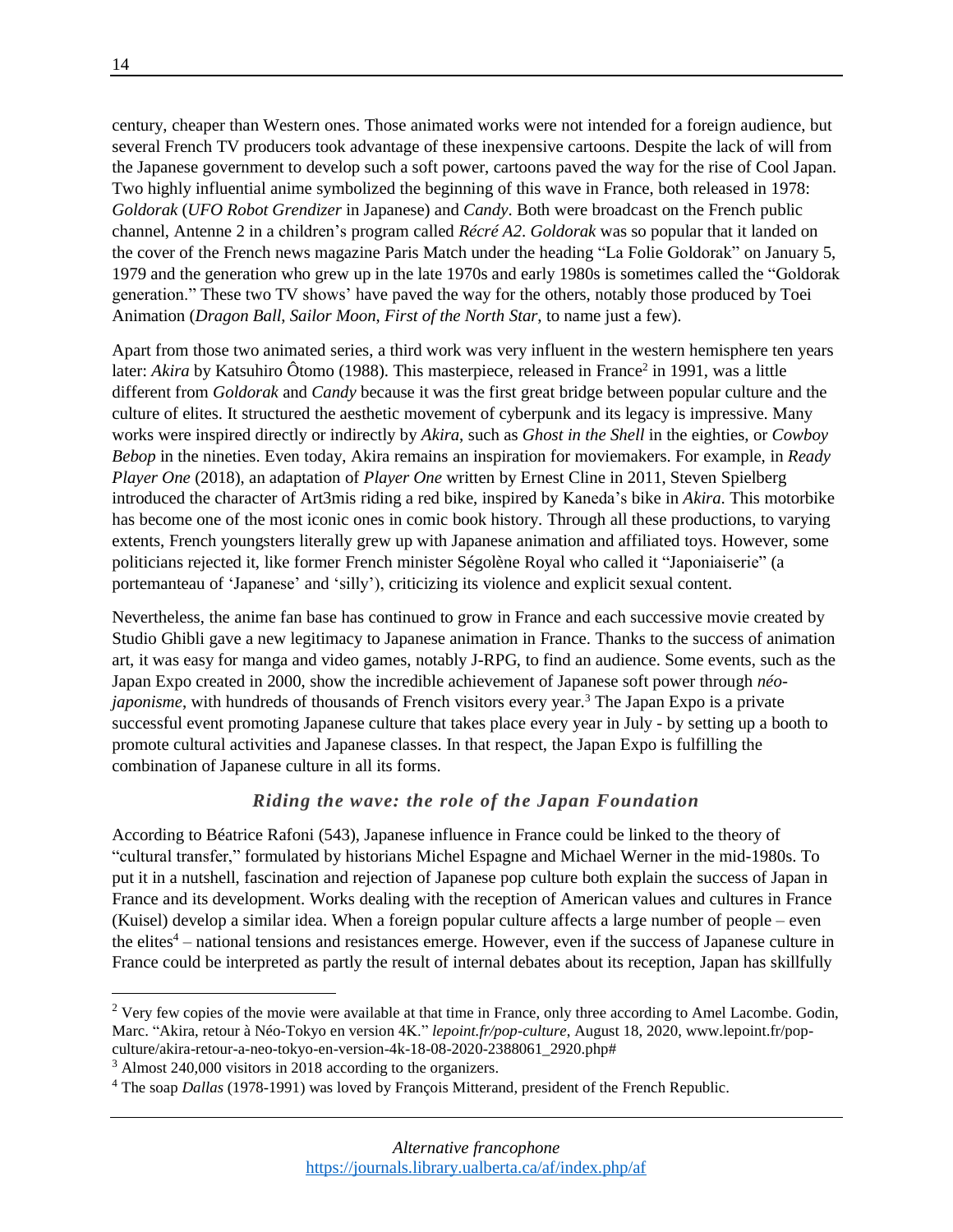continued deploying its culture through several public actions, choosing to ride the wave of influence with the creation of the Cool Japan concept in 2002. On the front line of this movement lies the Japan Foundation, an institution established in October 1972 as a special legal entity supervised by the Ministry of Foreign Affairs. When the Japan Foundation was created, there was a discussion about modeling it after the British Council, especially with regards to its independence from the government, and in October 2003 the entity was reorganized as an Independent Administrative Institution. The British Council is also an inspiration for the current French institute. Funded by a governmental endowment of 78 billion yen, the activities of the Japan Foundation are financed by annual government subsidies, investment revenue, and donations from the private sector.

According to The Independent Administrative Institution Japan Foundation Law, Article 3, the purpose of the Japan Foundation Independent Administrative Institution is to contribute to the improvement of a good international environment and to the maintenance and development of harmonious foreign relationships with Japan, by efficient and comprehensive implementation of international cultural exchange activities, which will deepen other nations' understanding of Japan, promote better mutual understanding among nations – a key role of cultural diplomacy – and contribute to culture and other fields in global affairs. The Minister of Foreign Affairs sets medium-term objectives and in order to achieve them, the direction of the Japan Foundation formulates a plan every 5 years and an annual plan for each fiscal year. There are few foreign employees; most permanent workers are Japanese citizens, even though job offers are open to all residents who are fluent in Japanese and have a work permit in Japan. This could be considered a weakness for a more effective knowledge of foreign countries and nations in the long term, because conditions of employment are quite strict, especially in terms of language requirement. Outside Japan, the Japan Foundation deploys its projects through an international network composed of 25 overseas offices spread over 24 countries. These overseas offices employ expatriate staff, but also people recruited locally who are responsible for important tasks.

Cool Japan, the government's economic strategy and Japan Foundation are articulated together in the Intellectual Property Strategic Program 2018. First, the full control of content appears vital for Japan regarding the economic weight of its cultural and creative industries – the major drivers of contemporary influence. According to this program:

To effectively create and communicate the attractions of Japan, such as content, food, clothing, and housing, the Intellectual Property Strategy Headquarters has put in place a system for promoting the Cool Japan Strategy, provided funding and support for overseas expansion of Japanese content and the like, strengthened infrastructure for the Cool Japan Strategy by developing hubs and undertaking human resource development, and steadily implemented countermeasures against piracy. (Intellectual Property Strategic Program 3)

Secondly, the repeated use of the expression 'soft power' is fully assumed by the Japanese government and national institutions. Cool Japan's soft power can be defined as the harmonious combination of elitist culture and pop culture in its contemporary form: geek culture. Several Japanese productions of this kind – movies, animation, manga, video games – enjoy an international reputation: *Akira* (1988), *Neon Genesis Evangelion* (1995-1996), *Millenium Actress* (2002), *Nier Automata* (2017), etc. Pop culture is a part of Japanese culture and it is fully regarded as such by public institutions. If there is demand, the Japan Foundation can organize or co-organize concerts of a J-pop collective like AKB48, or of a virtual singer like Hatsune Miku, animation film screenings and also drawing workshops to promote manga. The Japan Foundation also has an educational website named "Japanese in Anime & Manga" that allows visitors to learn Japanese or deepen their knowledge of Japanese culture through a content based on the universe of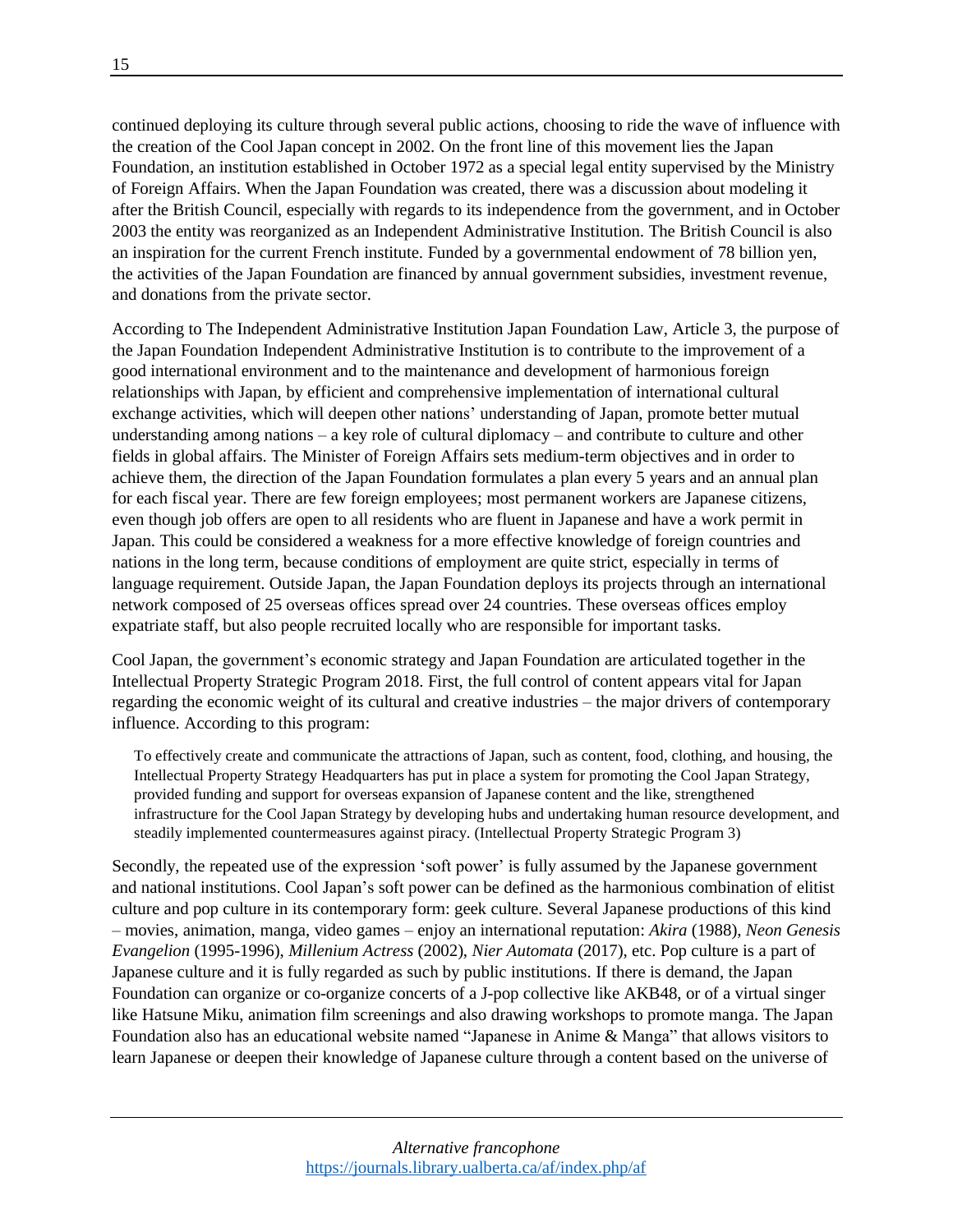anime and manga. In other words, pop culture is seen as a preferential access to deepen the knowledge and understanding of the country: soft power remains a seduction process, an open door.

Thus, Japan is fully aware of its pop culture's influence and takes advantage of it. Besides, it is not a negation of the culture of elites at all. Japan proves that a country can promote both cultures at the same time. In France, the House of Culture of Japan in Paris (MCJP) represents the Japan Foundation, and MCJP has taken part several times in the Japan Expo. Among these, Japonisme 2018, an extensive cultural event, promoted the beauty of traditional Japanese culture in Paris and other cities in France. For instance, Paris mayor Anne Hidalgo inaugurated a giant *furoshiki* imagined by Tsuyoshi Tane and located just in front of the Paris City Hall in the fall of 2018. The *furoshiki*, a traditional Japanese wrapping cloth used since the 8<sup>th</sup> century, was a pavilion that welcomed original creations from Japanese designers but also French creative artists.

Japanese cultural strategy is therefore built around a very efficient scheme: the propagation of high culture,<sup>5</sup> pop culture then high culture again. A powerful cultural strategy is based on combination rather than alternation. But one question remains: could France share the same vectors of influence? More precisely, could France mimic Japanese vectors? The answer is positive. In a way, the country does not have to create its own vectors. Efficiency is much higher when the cultural initiative comes from foreigners rather than natives: influence and soft power have to be oblique, not direct. According to the Intellectual Property Strategic Program 2018, it is also crucial to

further increase interest in Japan among foreign nationals who support the demand side as influencers and loyal customers of Cool Japan, and to swell their ranks. Accordingly, it will be vital to consider measures aimed at increasing the number of foreign nationals with high spending power who spend extended periods living in Japan for a variety of reasons, along with initiatives aimed at increasing the number of Japan fans, such as building mechanisms that enable foreign nationals with an interest in Japan to obtain certain benefits through registration or the like. (16)

Foreign nationals are the most effective vectors of cultural influence, and this trend tends to increase with digital revolutions and globalization. Influence takes some time to be effective and often begins with an access to high culture through pop culture. Because of attention becoming a scarce resource, there is the growing temptation to choose reachable cultural products that can be easily understood. To complete this approach, the last part of this paper will tackle the importance of spheres of influence to maximize soft power: how Cool Japan could enhance a "Soft France."

## MASTERING THE SPHERES OF INFLUENCE: THE FUTURE OF SOFT POWER

A sphere of influence could be defined as a round influence shared by several countries and concerning one main work of high culture that inspired several works of pop culture. The particularity of a sphere of influence is to simultaneously enhance the soft power of several countries. Each link in the chain can benefit from it, not only economically through copyrights but also in terms of influence. The spheres form an unofficial and oblique cultural diplomacy. They can be simple or complex, depending on the links in the chain. Along with the United States, East Asia is undoubtedly a fertile place to develop a sphere of influence thanks to South Korea and Japan, two powerful countries in terms of soft power. France has the

 $\overline{a}$ 

<sup>5</sup> Even if *ukiyo-e* was considered as low culture by Japanese elites at that time.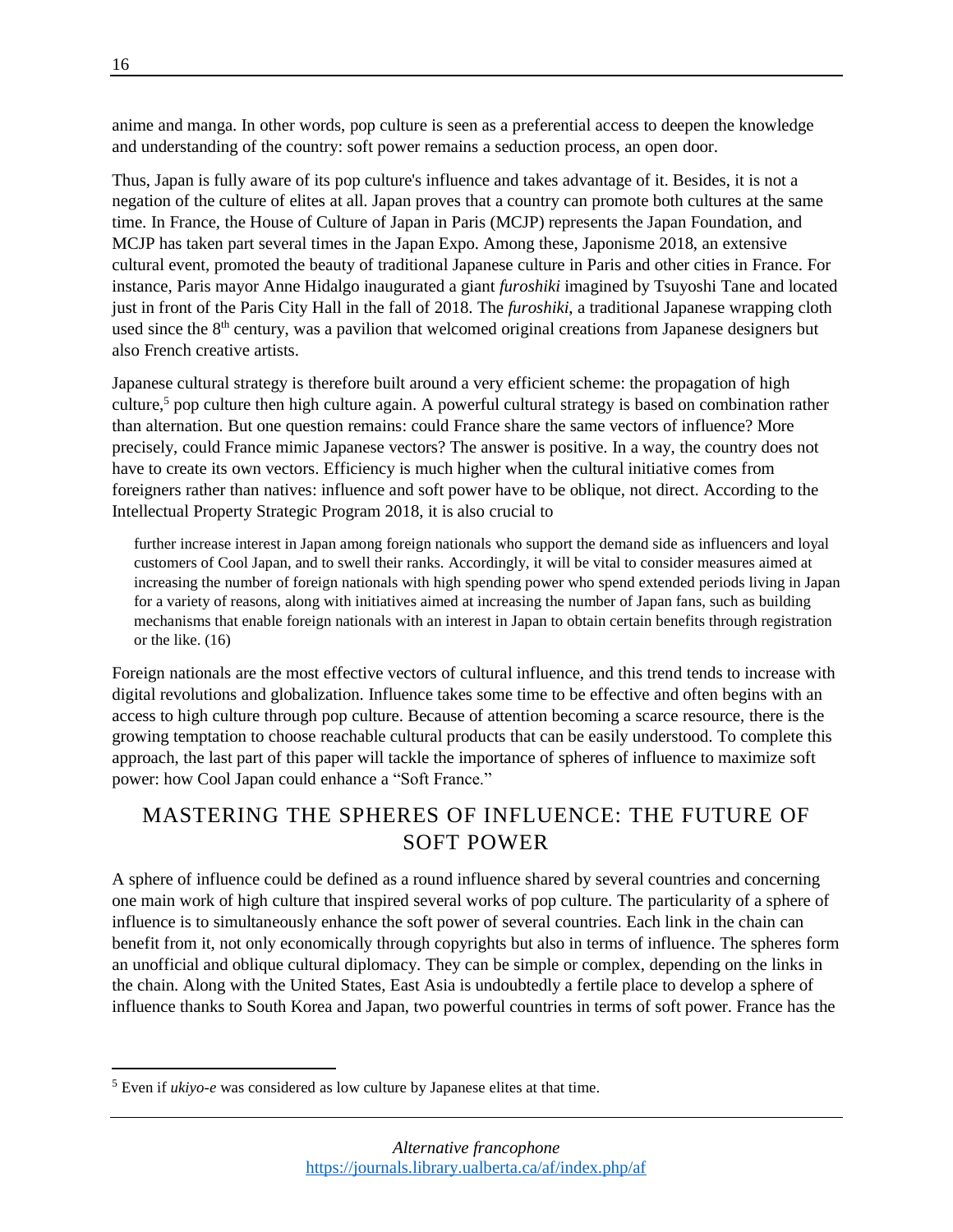opportunity to make the most of East Asian spheres of influence. There is already a complex sphere of influence linking France and Japan: Studio Ghibli's origins.

#### *Studio Ghibli*'*s path*

A complex sphere of influence is formed around one of the world's most famous production companies outside of Hollywood: Studio Ghibli. Founded in June 1985 in Tokyo, Studio Ghibli was created by Hayao Miyazaki, Isao Takahata and Toshio Suzuki. If *Nausicaä of the Valley of the Wind* is widely considered to be Studio Ghibli's first production, it was actually released a year prior to the formation of Studio Ghibli. Their first production was *Laputa: Castle in the Sky*, released in 1986.

Studio Ghibli has had a tremendous impact on the French market and has prepared French people for a style of animation art without violence or sex, which explains the recent success of movies like *Your Name* or *Silent Voice*. These works feature many references to Japanese habits and customs. They are, thus, perfect vectors to familiarize the audience with Japanese traditions. If Japonisme 2018 has proven successful, it is for the most part thanks to Studio Ghibli and its movies. Furthermore, Studio Ghibli embodies the cultural ties that connect France and Japan. The studio has never hidden its main source of inspiration: the French movie *The Shepherdess and the Chimneysweep* (1952), the forerunner to *The King and The Mockingbird* (1980). *The King and the Mockingbird* is the result of a collaboration between French director Paul Grimault and French poet and scriptwriter Jacques Prévert. However, *The Shepherdess and the Chimneysweep*, then to become *The King and the Mockingbird*, is itself a remake of an old fairy tale, not a French fairy tale but a Danish one: *The Shepherdess and Chimney Sweep*, written by Hans Christian Andersen in 1845.

#### *A French asset: The Shepherdess and the Chimneysweep*

If this first release was strongly rejected by its own creators because the movie was unfinished, *The Shepherdess and the Chimneysweep* has been cited by both Hayao Miyazaki and Isao Takahata as having had a deep influence on their work and early movies, such as *The Castle of Cagliostro* and the *Castle in the sky*. The movie shows a tyrannical King ruling over the kingdom of Takicardia, who is in love with a shepherdess painted on a wall of his palace. The movie's animation is beautiful and there are several cultural references to European architecture, principally Parisian and Venetian, surrealist artists such as di Chirico and Magritte... The result is a perfect mix between narrative and imagery. And this perfection explains its influence on Studio Ghibli. Isao Takahata's comment about *The Shepherdess and the Chimneysweep* tells a lot about the movie's significance:

If I had not seen this film, I would have never imagined entering the world of animation. I was obsessed not only because its expressions were superb but also because I realized that these unexpected ideas and images were not just fantasies or jokes but instead were concealing the difficult and harsh reality of modern history. This was not just an old revolutionary fantasy that illustrates liberation from dictatorship and oppression. It is the seemingly contradictory and nonsensical details that hide the tragic truth of the 20<sup>th</sup> century's 'history' and 'people'. The creator tells the next generation to be aware of this and be careful of the 'trap' of this world. (Takahata)

The French movie was not just an aesthetic inspiration but also an ideological one. It deals with isolated and selfish people in the modern world like the king, but also shows a city destroyed by robots. Both elements show the danger of the "verticality of the governance structure" (Takahata) but also the collapse of the environment and the question of ecology, very important for Japanese as well as French people. Many ecological disasters occurred in Japan and the country has tried to become a leader of planetary protection, despite the recent issues with Fukushima in 2011, and France created a Ministry for the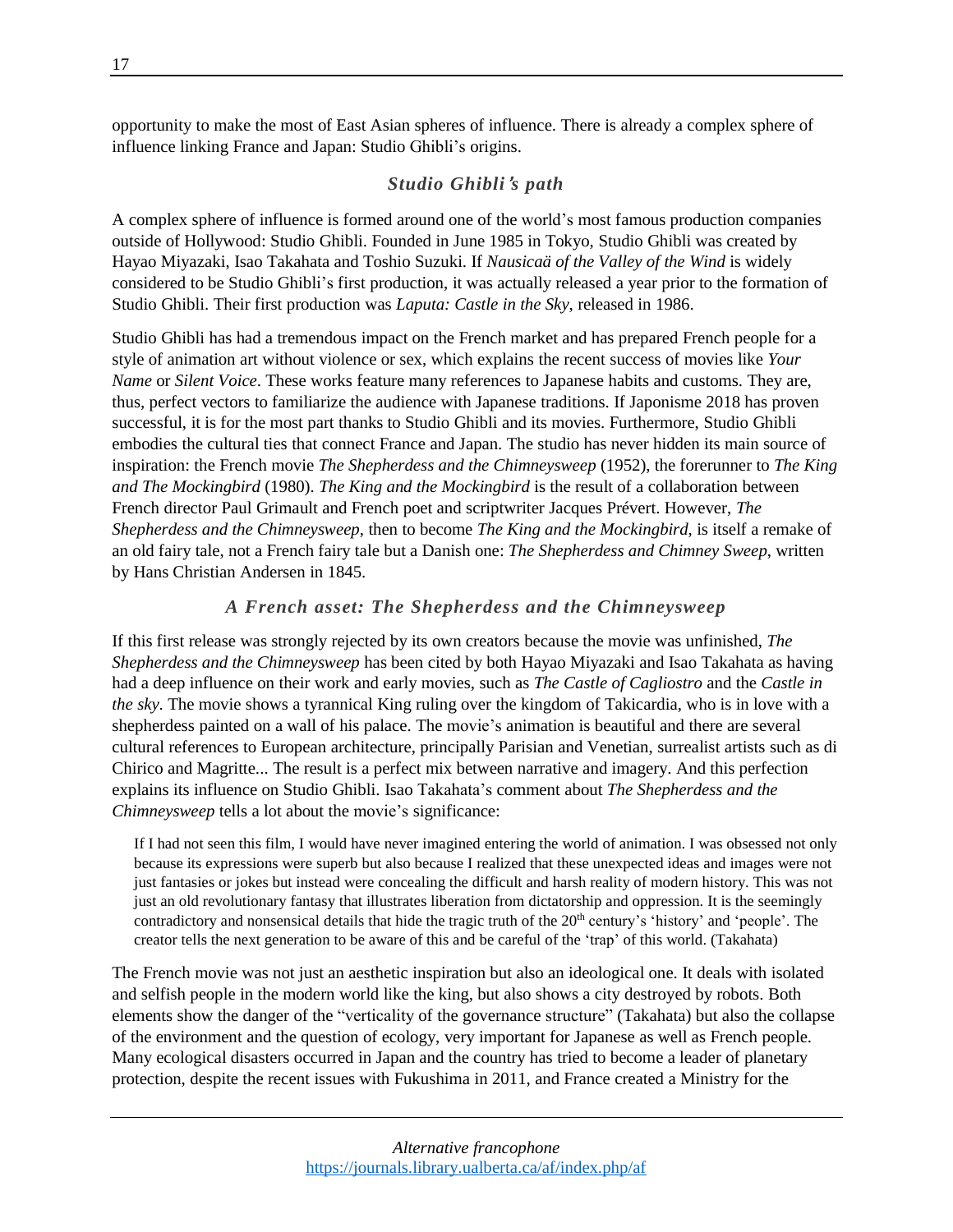Environment – renamed Ministry for the Ecological and Inclusive Transition – in 1971. Long-established traditional Japanese arts, such as *furoshiki*, offer a solution against plastic waste, one of the challenges of the century. Isao Takahata, for example, explained: "I see the burnt field that I escaped through after an American air raid during the war and the tragedy of 9/11 and ask what it means."

Of course, over a long period, the sphere of influence will continue to grow, and vectors will change. For example, John Lasseter, the Director of Pixar Studio, paid tribute to Miyazaki and his "unbelievable handdrawn animation" ("John Lasseter (III)"). Studio Ghibli's *Spirited away* has inspired Pixar's *Inside Out*. Here again influences are both aesthetic and ideological: two epics coming-of-age narratives with the imagery of a strong young female character who grows up through dangers and hardships.

### **CONCLUSION**

To conclude, the first question which matters when speaking about soft power is fairly straightforward: how can a country improve its influence using contents and vectors of its time? The ultimate goal of cultural diplomacy is to create a positive environment in foreign countries in order to broadcast its culture. Cultural action abroad must be seen as an investment for the future, not only as an expenditure, with benefits to be expected in a one or two-year term. Rankings, such as *TheSoftPower30*, focus on international political communication more than real cultural influence. Only time will tell if cultural actions undertaken were efficient. A country can create a positive environment not only with public institutions but also through individuals and private actors. More than ever, public and private must work hand in hand in the 21<sup>st</sup> century in order to strengthen soft power.

Besides, high and low cultures have to be valued by cultural policies and diplomacy, considering how both are linked to a common sphere of influence. Original artwork could make room for another in this kind of sphere. No one recalls the fairytale of Andersen and maybe no one will remember both movies, *The Shepherdess and the Chimneysweep* and *The King and The Mockingbird.* After a while, the original inspiration is forgotten, but its message and aesthetic remain in recent works, so that the influence of the original work is not lost but diluted. When this happens, or to prevent it from happening, cultural diplomacy with public institutions showing exhibitions or giving lectures have an important role to play.

Cultural diplomacy works not only by teaching the language and spreading the values of a country, but also by promoting the memory of great works (pop / high culture) that inspired foreign artists and writers. Exhibitions, celebrations and lectures have to be skillfully composed and organized depending on the country where they take place. Speaking about Japan, France could organize its cultural influence around such famous writers as Victor Hugo, Maurice Leblanc or Jacques Prévert and make it accessible to young people. Bertrand Fort, former Director of the French Institute of Japan, confirmed this analysis when he explained in 2014 that "we put priority on the young generation and their preferences. That's why we work notably in fields that appeal to them, like the gaming industry, digital arts, music, cinema, and French manga" (Haraoka and Johansson).

Lastly, soft power should not necessarily be seen as unilateral in the  $21<sup>st</sup>$  century, with a one-way communication strategy or a two-way dialogue without mutual benefits. The opposition between cooperation – mutual understanding through cultural diplomacy – and cultural swamping through aggressive economy has been an intellectual framework for a long time. However, the development of active and passive spheres of influences and long-haul cultural alliances (for example, the one between France and Japan analyzed in this paper), shows that soft power should be considered as a "coopetition", which is a kind of collaboration between competing governments in the hope of mutually beneficial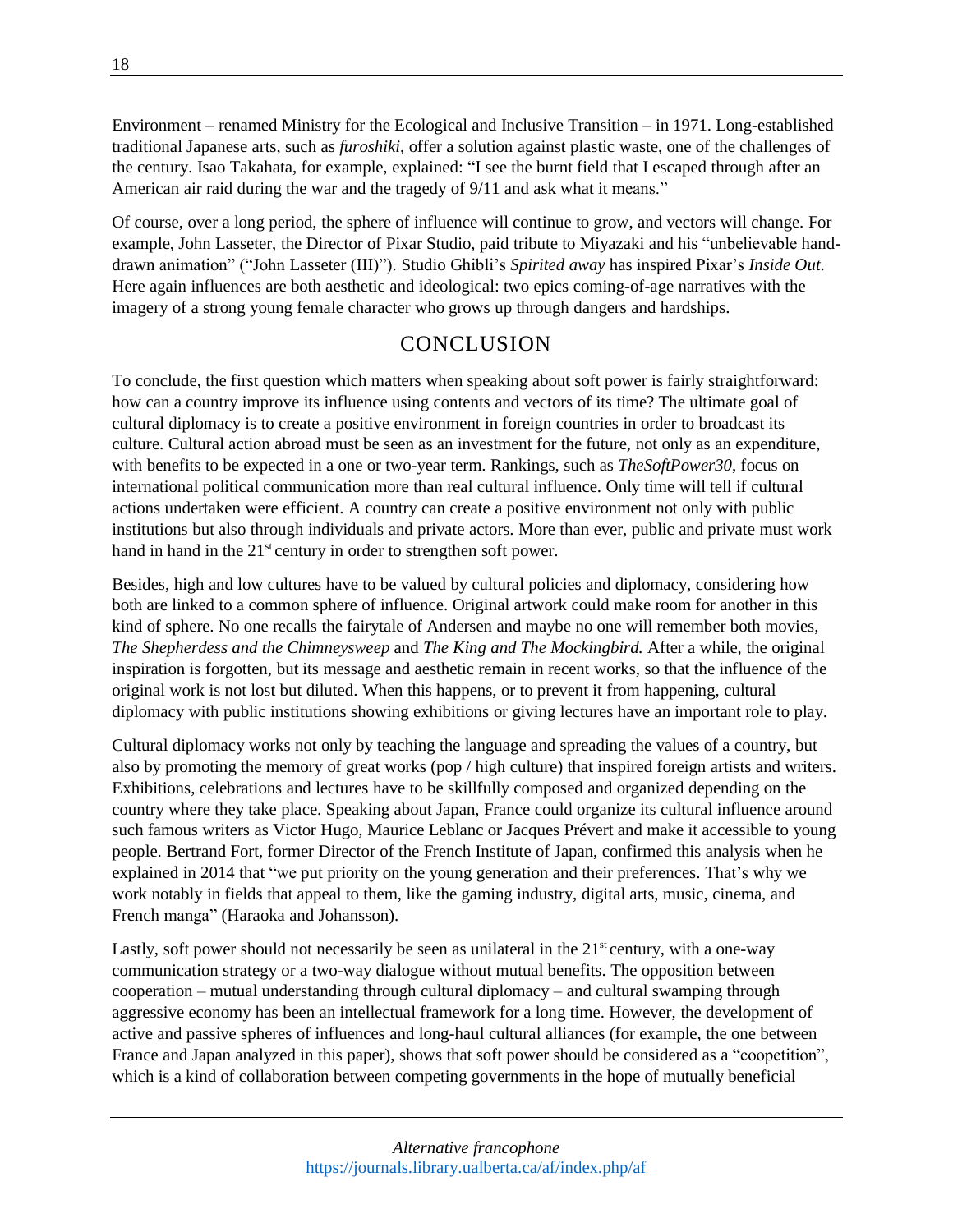results. In other words, cultural influence could be shared among countries to be further strengthened. The French season in Japan, from October 2021 to March 2022, will be a new opportunity for French diplomacy and the Japanese government to reinforce their shared influence.

## ACKNOWLEDGEMENTS

This work was supported by JSPS Core-to-Core Program (A. Advanced Research Networks), 'Research on the Public Policies of Migration, Multiculturalization and Welfare for the Regeneration of Communities in European, Asian and Japanese Societies.'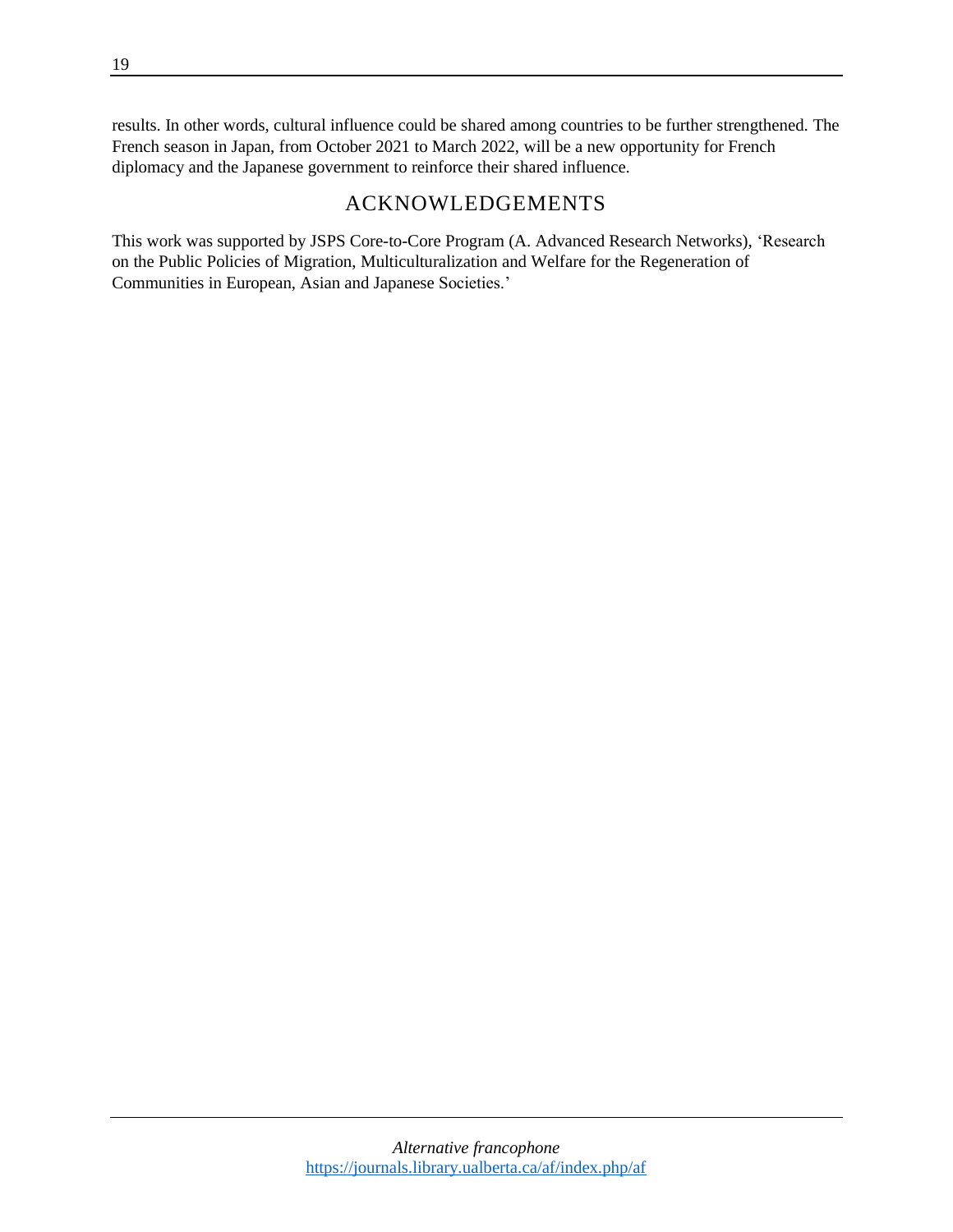#### WORKS CITED

Argounès, Fabrice. *Théories de la puissance*. CNRS Editions, 2018.

- Carr, E. H. *The Twenty Years* '*Crisis 1919-1939: An Introduction to the Study on International Relations.* Macmillan, 1939.
- Chapple-Sokol, Sam. "Culinary Diplomacy: Breaking Bread to Win Hearts and Minds*.*" *The Hague Journal of Diplomacy*, vol. 8, no. 2, 2013, pp. 161-83.
- Chaubet, François and Laurent Martin. "Chapitre 5 L'action culturelle et la diplomatie publique de la France." *Histoire des relations culturelles dans le monde contemporain*, edited by François Chaubet and Laurent Martin, Armand Colin, 2011, pp. 117-142.
- Chiba, Yoko. "Japonisme: East-West Renaissance in the Late 19th Century." *Mosaic: An Interdisciplinary Critical Journal*, vol. 31, no. 2, 1998, pp.1–20.
- Claudel, Paul. *L'Oiseau noir dans le Soleil levant*. Gallimard, 1929.
- Cull, Nicholas. *Public Diplomacy: Lessons from the Past*. Figueroa Press, 2009.
- ---. *Public Diplomacy: Foundations for Global Engagement in the Digital Age.* Polity, 2019.
- Doeser, James and Melissa Nisbett. *The art of soft power: a study of cultural diplomacy at the UN Office in Geneva.* Research Report, King's College London, 2017.
- Dulphy, Anne, et al*.*, editors. *Les relations culturelles internationales au XXème siècle : De la diplomatie culturelle à l'acculturation.* Peter Lang, 2010.
- Fregonese, Pierre-William. *De la stratégie culturelle française au XXI<sup>e</sup> siècle.* Classiques Garnier, 2019.
- Godin, Marc. "Akira, retour à Néo-Tokyo en version 4K." *lepoint.fr/pop-culture*, August 18, 2020, [www.lepoint.fr/pop-culture/akira-retour-a-neo-tokyo-en-version-4k-18-08-2020-](https://www.lepoint.fr/pop-culture/akira-retour-a-neo-tokyo-en-version-4k-18-08-2020-2388061_2920.php) [2388061\\_2920.php#](https://www.lepoint.fr/pop-culture/akira-retour-a-neo-tokyo-en-version-4k-18-08-2020-2388061_2920.php)
- Haize, Daniel. *L'action culturelle et de coopération de la France à l'étranger.* L'Harmattan, 2012.
- Haraoka, Naoyuki and Elena K. Johansson. "The Realms of Power in Cultural Diplomacy from France's perspective.*" Japan SPOTLIGHT,* march/April 2014, [www.jef.or.jp/journal/pdf/194th\\_cover1.pdf.](http://www.jef.or.jp/journal/pdf/194th_cover1.pdf)

Hazareesingh, Sudhir. *How the French Think.* Basic Books, 2015.

Huntington, Samuel P. *The Clash of Civilizations and the Remaking of World Order.* Simon & Schuster, 1996.

Intellectual Property Strategic Program. Intellectual Property Strategy Headquarters, 2018, pp. 1-39.

- *La Francophonie au rythme du monde (2016-2018). Rapport de la Secrétaire générale de la Francophonie*. Direction de la communication et des instances de la Francophonie, ISBN: 978- 92-9028-438-3.
- Lapid, Yosef and Friedrich Kratochwil, editors. *The Return of Culture and Identity in IR Theory.* Lynne Rienner, 1996.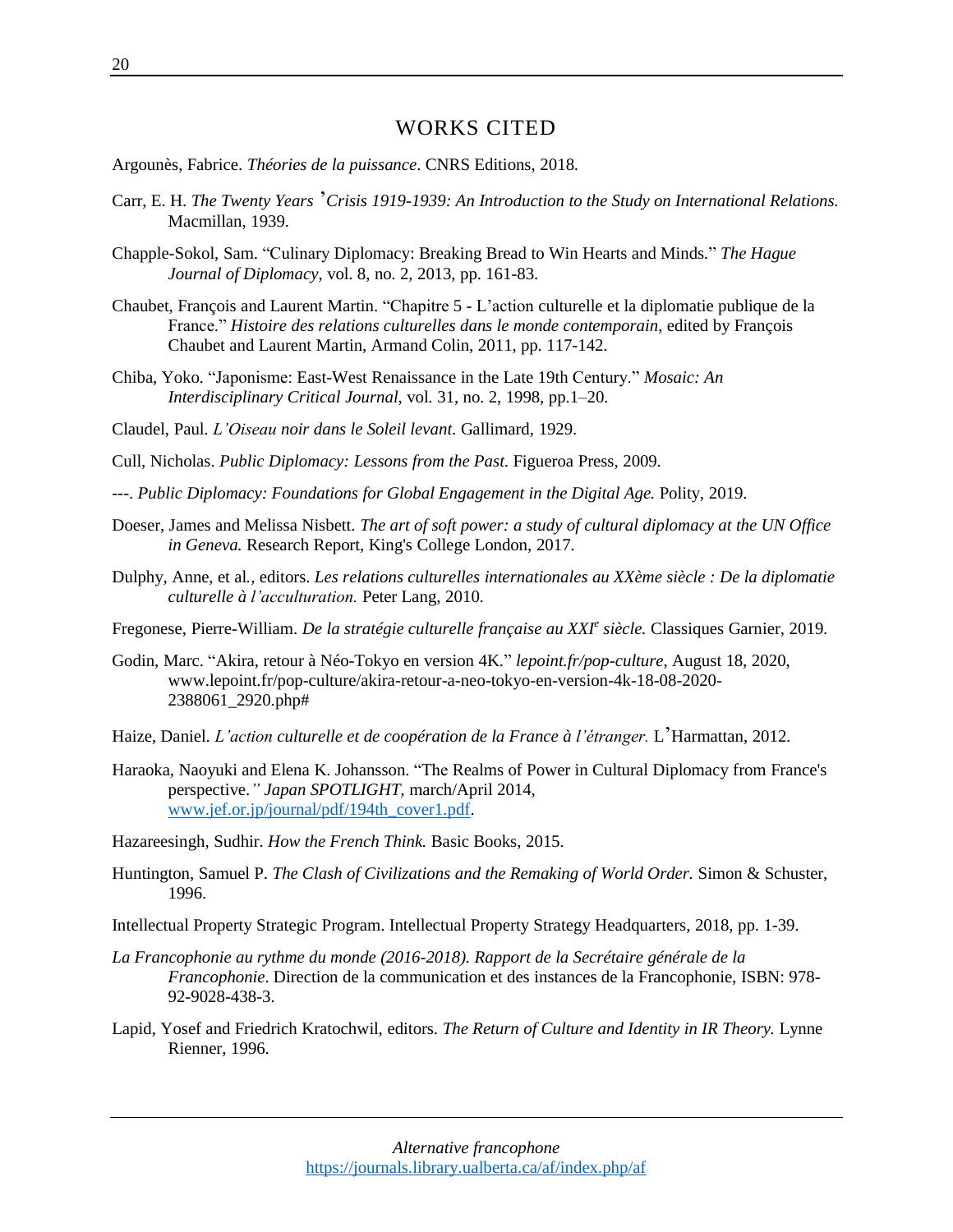- "John Lasseter (III)." *theguardian.com*, November 19, 2001, https://www.theguardian.com/film/2001/nov/19/londonfilmfestival2001.londonfilmfestival3
- Lippmann, Walter. *Public Opinion*. Palgrave Macmillan, 1922.
- Martel, Frédéric. *Mainstream*. Flammarion, 2010.
- Martigny, Vincent. *Dire la France. Culture(s) and national identities in France.* Presses de Sciences Po Paris, 2016.
- Melissen, Jan. *The New Public Diplomacy: Soft Power in International Relations.* Palgrave Macmillan, 2005.
- Mollard, Claude. *L'ingénierie culturelle et l'évaluation des politiques culturelles en France*. PUF, 2012.
- Nye, Joseph S., Jr. *Bound to Lead: The Changing Nature of American Power.* Basic Books, 1990.
- ---. *Soft Power: The Means to Success in World Politics.* Public Affairs, 2004.
- ---. *Power in the Global Information Age: From Realism to Globalization*. Routledge, 2004.
- ---. *The Future of Power*. Public Affairs, 2011.
- Ogawa, Tadashi. "Origin and Development of Japan's Public Diplomacy". *Routledge Handbook of Public Diplomacy*, edited by Nancy Snow and Philip M. Taylor, Routledge, 2008, pp. 270-81.
- ---. "Japan's Public Diplomacy at the Crossroads." *Routledge Handbook of Public Diplomacy*, second edition, edited by Nancy Snow and Nicholas J. Cull, Routledge, 2020, pp. 273-83.
- Ogura, Kazuo. *Japan's Cultural Diplomacy*, Japan Foundation, 2009.
- Rafoni, Béatrice. "Le Japon en France, un exemple de transfert culturel." *Les relations culturelles internationales au XX<sup>e</sup> siècle, De la diplomatie culturelle à l'acculturation*, edited by Anne Dulphy, Robert Franck, Marie Anne Matard Bonucci and Pascal Ory, P.I.E - Peter Lang, 2010, pp. 543-50.
- Said, Edward W. *Culture & Imperialism*. Vintage Books (Random House), 1994.
- Spies, Virginie. "Cuisine et télévision, une relation presque parfaite ?". *Communication & langages*, vol. 164, no. 2, 2010, pp. 87-98.
- Stojkovic, Jelena. "Cultural Crossover: Art and Film." *Directory of World Cinema: Japan*, edited by John Berra, Intellect, 2010, pp. 21-3.
- Takahata, Isao. "Isao Takahata on the film that inspired Studio Ghibli." *bfi-org.uk*, April 6, 2018, www.bfi.org.uk/news-opinion/news-bfi/features/film-inspired-studio-ghibli.
- Thussu, Daya. "The Scramble for Asian Soft Power in Africa." *Les Enjeux de l'information et de la communication*, vol. 17, no. 2, 2016, pp. 225-37.
- Vaïsse, Maurice. *La puissance ou l'influence ? La France dans le monde depuis 1958.* Fayard, 2009.
- Wiarda, Howard J. *Culture and Foreign Policy: The Neglected Factor in International Relations.* Ashgate, 2013.